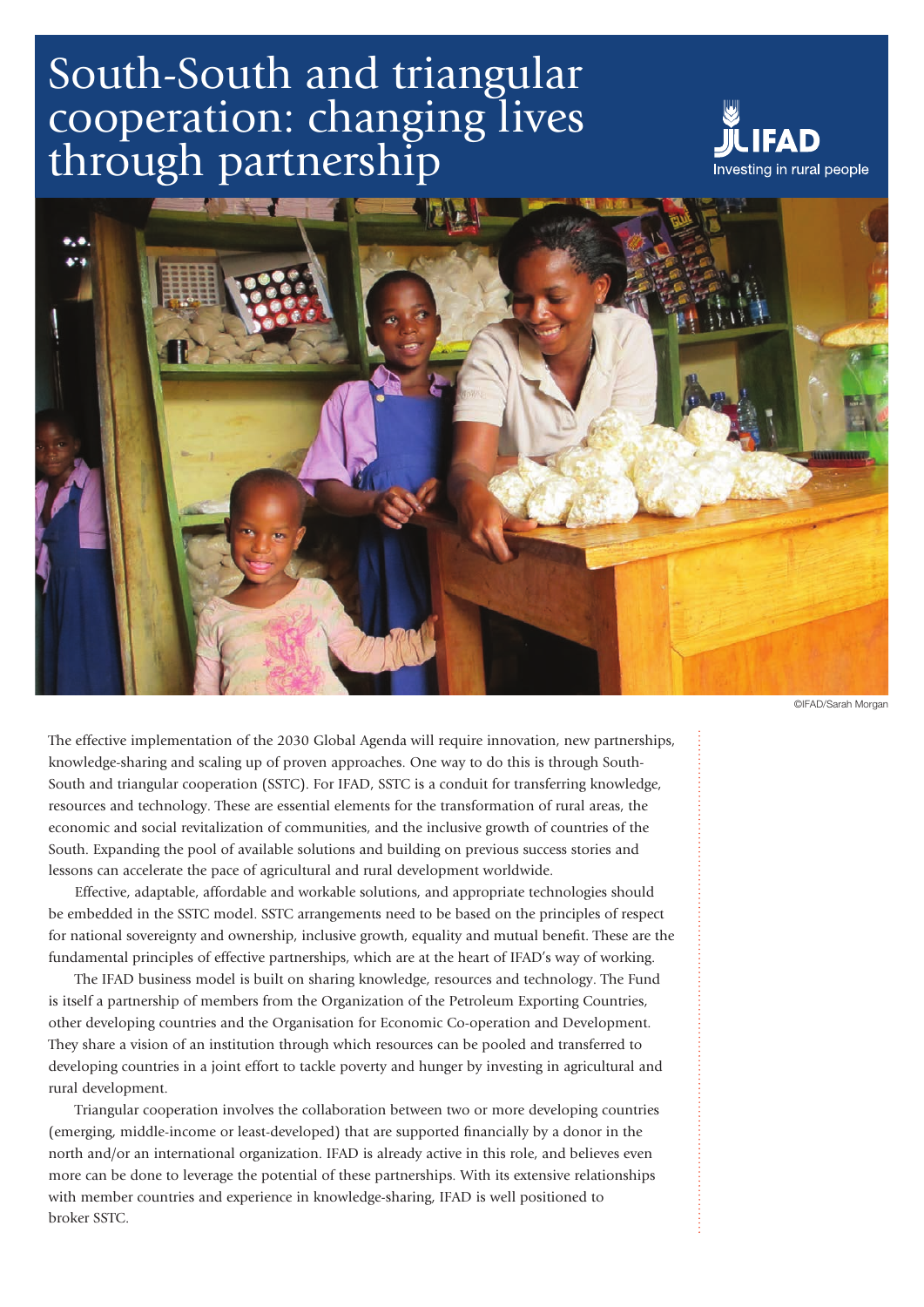#### Collaboration with China on SSTC

Between 2011 and 2014, IFAD and the Government of China jointly funded a grant programme covering a broad spectrum of topics and geographic areas. One of the main outcomes was the establishment of a platform for learning and sharing among policymakers and development practitioners from both China and other developing countries. The focus of the sharing was on good practices, experiences and lessons learned specifically on rural development and poverty reduction. After project completion, the platform was then scaled up by the government.

Several policy workshops were organized to inform senior policymakers from different countries about evidence-based solutions drawn from China's experience in agricultural and rural development. At the operational level, exchange programmes were designed to immerse development practitioners in the "frontline" of implementing rural development programmes in China. Several bilateral exchanges also resulted from the collaboration between IFAD and China, including:

- Policymakers exchange between China and Argentina
- South African government officials visit to former IFAD project areas in Chongqing
- Learning shared on good practices in inclusive rural finance

In September 2016, the Chinese Ministry of Finance and IFAD co-organized the 2016 highlevel SSTC policy workshop, together with the World Bank Group, the Chinese Ministry of Commerce and the Poverty Alleviation Leading Office of the State Council. The workshop was also connected with the second Investing in Africa Forum, which featured high-level representation by the Chinese Vice-Premier, heads of state of African countries and the World Bank Group President.

IFAD is engaged in SSTC at various levels:

- Integrating SSTC into country programmes (project design and implementation)
- Incorporating SSTC into regional initiatives (both intra- and interregional)
- Promoting direct knowledge exchange through grant-funded programmes
- Facilitating technology transfer and mobilizing expertise
- Partnership-building and resource mobilization
- Policy support, strategy and knowledge management

IFAD is well positioned to support SSTC, thanks to the global reach of its operations, its expanding in-country presence, its technical expertise in agricultural and rural development, and its capacity to advocate for smallholder agriculture through policy dialogue, both nationally and globally.

#### NEW METHODS, BETTER RESULTS

Facilitating learning and sharing can have direct results on the ground in terms of project design and community involvement. For example, when six rural development professionals from Rwanda visited the southern highlands of Peru in 2010, they observed that community competitions could strengthen local capacity and decentralize decision-making on development initiatives to communities, improving ownership by beneficiaries themselves. They watched a local resource allocation committee help community groups learn about business plans by competing for financial assistance. They realized the approach could be implemented in Rwanda as well. Local committees, known as Inteko y'Imihigo, were introduced.

In Rwanda, under the community competitions approach, cooperatives submit business plans and villages submit natural resource management plans for possible funding through the IFADfinanced Support Project for the Strategic Plan for the Transformation of Agriculture (PAPSTA) and the Kirehe Community-based Watershed Management Project (KWAMP). The Inteko y'Imihigo support the participating villages and cooperatives, and organize competitions. They strengthen the planning and management skills of participants, select the winners, and follow up on winning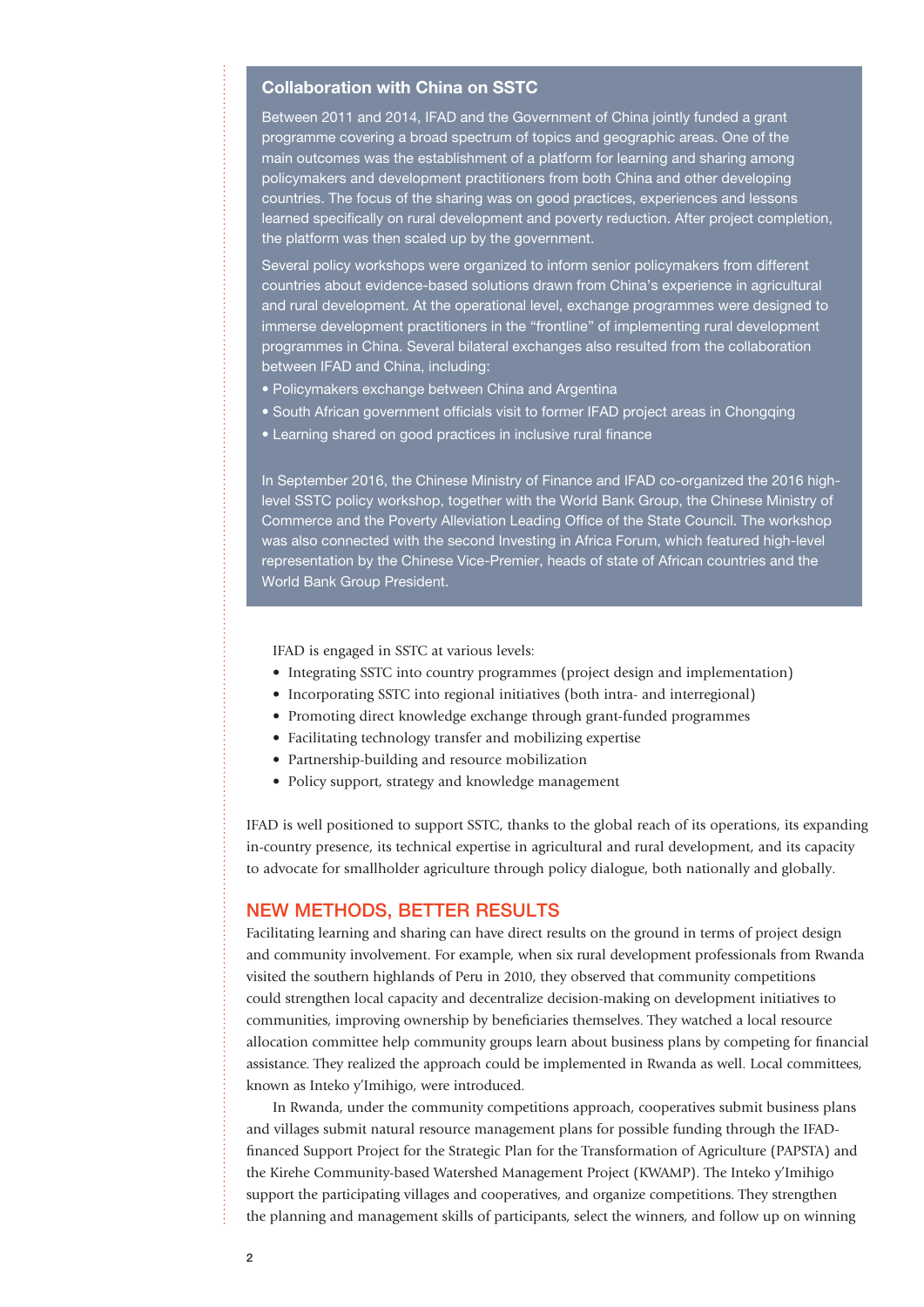#### Technology exchanges for climate change adaptation

In Africa, more than 85 per cent of rural communities rely on traditional fuels, such as firewood and charcoal for cooking and lighting. Women and children walk long distances every day in search of firewood, reducing time for income-generating activities and leisure. Additionally, the smoke inhaled from the combustion of firewood has damaging impacts such as chronic respiratory diseases and eye infections.

IFAD has piloted Flexi Biogas, a system consisting of a plastic digester bag housed in a greenhouse tunnel, as an integrated waste management and renewable energy technology solution. While demand for this technology is growing, Biogas International (BIL), a small private-sector enterprise based in Nairobi, faces challenges in obtaining loans for new products without a business history or track record. BIL also has difficulties meeting market demand. Under the Innovation Mainstreaming Initiative funded by the United Kingdom's Department for International Development, flexi biogas technology was piloted and tested with smallholder dairy farmers in order to gather data and lessons to be shared with investors, decision makers and farmers who might be interested in adopting the technology.

As a result, 10 flexi biogas systems were installed in smallholder dairy farms in Nakuru, Kenya, under the IFAD-funded Smallholder Dairy Commercialization Project. An additional 10 systems were piloted in Kirehe, Rwanda, under IFAD's Kirehe Community-Based Watershed Management Programme, and the system is currently being implemented in Cambodia, Mali, Swaziland and Viet Nam.

and losing proposals. Participating groups present their plans and proposals to a jury and winners receive grants. By April 2014, six districts had organized 13 competitions.

IFAD is also one of the leading development agencies applying innovative household methodologies (HHMs) to improve household gender relations, increase project engagement with poor households, and empower poor rural women and men to realize their development potential by creating stronger, more resilient and sustainable smallholder farms and other rural livelihood systems. Through SSTC this successful approach is being scaled up.

Working together with Oxfam Novib, an IFAD grant partner, two specific challenges have been addressed: how to develop a critical mass of expertise in HHMs and how to deliver HHMs at scale. IFAD has supported two approaches to delivering HHMs: the Gender Action Learning System (GALS) and household mentoring. SSTC has been an integral part of the strategy to promote these methodologies, particularly GALS.

GALS was piloted in Western Uganda by Oxfam Novib under the Women's Empowerment, Mainstreaming and Networking (WEMAN) programme, cofinanced by a small IFAD grant in 2009. Two years later, it was taken to scale in Nigeria, Rwanda and Uganda by Oxfam Novib, with cofinancing from a large IFAD grant. A critical mass of expertise and interest in HHM has been built up among staff from civil society organizations, IFAD-supported projects and implementing partners through a range of SSTC events. Participation in various learning events has resulted in the spontaneous adoption of GALS in the ongoing IFAD-supported project in Sierra Leone, and the design of new projects in Ghana, the Lao People's Democratic Republic and Mozambique.

The household mentoring approach followed a different path. Originating in the 2000s, through a project funded by the Swedish International Development Cooperation Agency (Sida) in Zambia, it has been adapted by the IFAD/World Bank-supported Irrigation, Rural Livelihoods and Agricultural Development Project (IRLADP) in Malawi and the District Livelihoods Support Programme (DLSP) in Uganda. The proximity of Malawi to Zambia enabled a team from IRLADP, together with staff from the Department of Agriculture Extension Services (DAES) under the Ministry of Agriculture, Irrigation and Water Development, to visit the extension staff and mentored households in Zambia in 2008. This experience was so inspiring that DAES, with IRLADP support, immediately piloted household mentoring to address gender inequality and HIV/AIDS issues at the household level in three irrigation schemes. In Uganda, household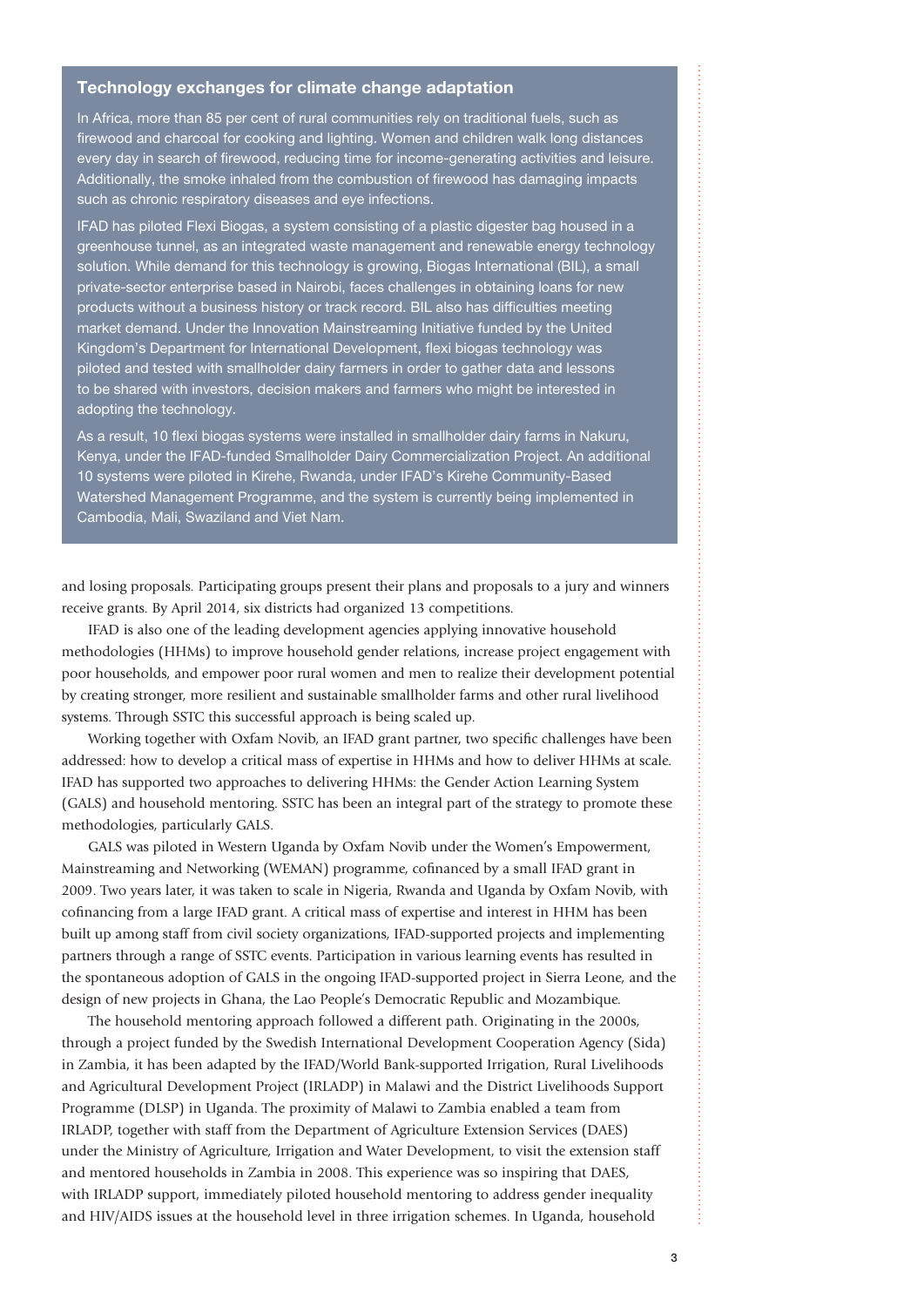## Africa and Latin America collaborate to re-launch the coffee industry

The coffee industry in Sao Tome and Principe has benefited from various exchanges and knowledge-sharing activities with Mexico and El Salvador under an ongoing IFAD-funded project. This type of exchange has helped the country revive its coffee tradition and provides an opportunity to understand how collaboration and partnerships are pivotal to the achievement of good results.

Sao Tome and Principe was losing its remarkable past experience in coffee production and processing. The establishment of a partnership in 2010 aimed to "re-launch" the coffee industry by bringing together several players: the local government (through the IFAD-funded Participatory Smallholder Agriculture and Artisanal Fisheries Development Programme (PAPAFPA), a French private coffee operator, Malongo, and a cooperative of local coffee smallholders (CECAFEB) established in the context of PAPAFPA.

The guidance provided by both Malongo and the French Development Agency (AFD), which supported IFAD in this undertaking, allowed CECAFEB to benefit from the support of the El Salvadoran training institute Sistema Empresarial de Meso America (SEM). SEM undertook a series of missions to identify the bottlenecks and develop solutions for the coffee industry in Sao Tome and Principe, and to establish a framework cooperation agreement between SEM and CECAFEB. The agreement included an action plan for 2012-2014 incorporating several activities:

- Rehabilitating coffee plantations
- Implementing a reforestation plan through the creation of nurseries
- Organizing smallholder growers into producer associations (for example, to meet fair trade certification requirements)
- Implementing an agro-industrial unit (wet-treatment unit) to process fresh supplies
- Supporting the production and trade of food security crops to complement incomes derived from coffee production

Among the various results, the cooperative is now managing to rehabilitate around 30 hectare/year, with most plots exhibiting better maintenance. Farmers are more committed to managing their production units. Following the advice of Mexican and Salvadoran technicians, CECAFEB has also increased its focus on selecting genetic material for replanting purposes.

mentoring was included in the revised design of DLSP in 2009 and, following training from Resource Projects – Kenya, has been implemented in close association with district community development staff.

The success of household mentoring has been widely recognized under DLSP as a mechanism for social inclusion, involving poorer households normally beyond the reach of conventional development activities. The Ministry of Local Government is planning to introduce household mentoring in district services and the Government has urged IFAD to give greater priority to this approach in its country portfolio. In Malawi, HHM has already been replicated by the African Development Bank (AfDB) and there is a commitment to mainstream the methodology in the curriculum for training community development workers.

## TARGETING YOUTH UNEMPLOYMENT

Unless rural areas provide opportunities for the next generation, young people will continue to migrate out of rural areas and out of agriculture. This has profound implications for food security and national development and political stability. SSTC has a role to play in addressing this challenge as well.

In the Near East and North Africa region, the youth unemployment rates are the highest globally – with 27.2 per cent in the Near East and 29 per cent in North Africa (2013). To combat the challenges of youth unemployment and gender disparities in rural areas, IFAD is working with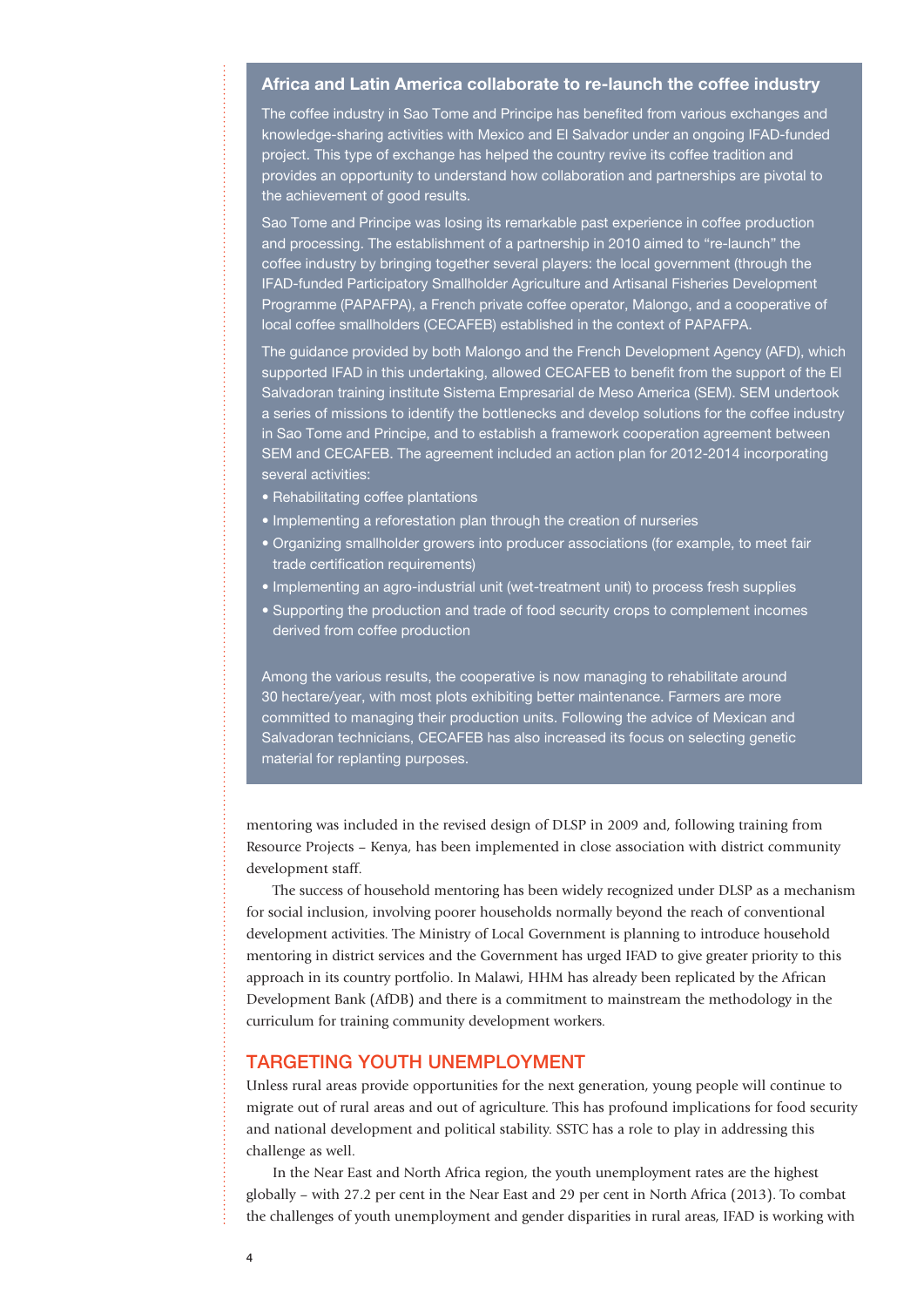

### Data, knowledge and impact

In the context of the development of sustainable development goals, there is a need to improve the quality, coverage and availability of data to support the effectiveness of programmes. SSTC has a role to play here too.

For example, the Arab region is the most underresearched area in the world. Access to data is difficult and there is limited scope for improving evidence-based decision-making, as well as monitoring and evaluation of projects. SSTC can be a powerful tool to enhance institutional effectiveness and impact on the ground, including intergovernmental processes at regional and global levels. Together with the International Food Policy Research Institute (IFPRI), IFAD financed a grant in the Near East and North Africa region to build a knowledge platform known as Arab Spatial. It is the first open access interactive atlas and data repository for the Arab world, with over 150 socio-economic and biophysical indicators. Users can download, map and chart layers of these indicators for research, policy analysis and general information.

Making Cents International (MCI) to promote youth wage and self-employment by developing a series of financial products in the four transitional Arab countries: Egypt, Morocco, Tunisia and Yemen. The grant-funded project will adapt approaches that have been successful with urban young people to extend the same opportunities to their rural counterparts. For example, the Al Barid national postal bank in Morocco is currently implementing a youth savings account initiative in urban and peri-urban areas, which involves financial literacy delivered by its frontline bank staff. With IFAD support, MCI will provide technical assistance to Al Barid to adapt this initiative to benefit rural young people. In Egypt, the First MicroFinance Foundation (FMF), a member of the Aga Khan Development Network, is developing youth loan products and tailored business development services for urban young people in Cairo. MCI will provide technical assistance to FMF to adapt its activities to rural areas of Aswan in Upper Egypt, with a particular focus on value chain financing, especially the horticulture value chain. In addition, FMF will deliver loans to rural enterprises that support key activities in rural value chains, including horticulture. The approach takes advantage of IFAD's experience with financial services and horticulture in Egypt and the successful value chain initiative in Armenia's Farmer Market Access Programme. Among the other activities under the grant, the Al-Amal Microfinance Bank, a youth-focused financial institution, will adapt and deliver its youth business loan, based on Islamic principles in rural Yemen.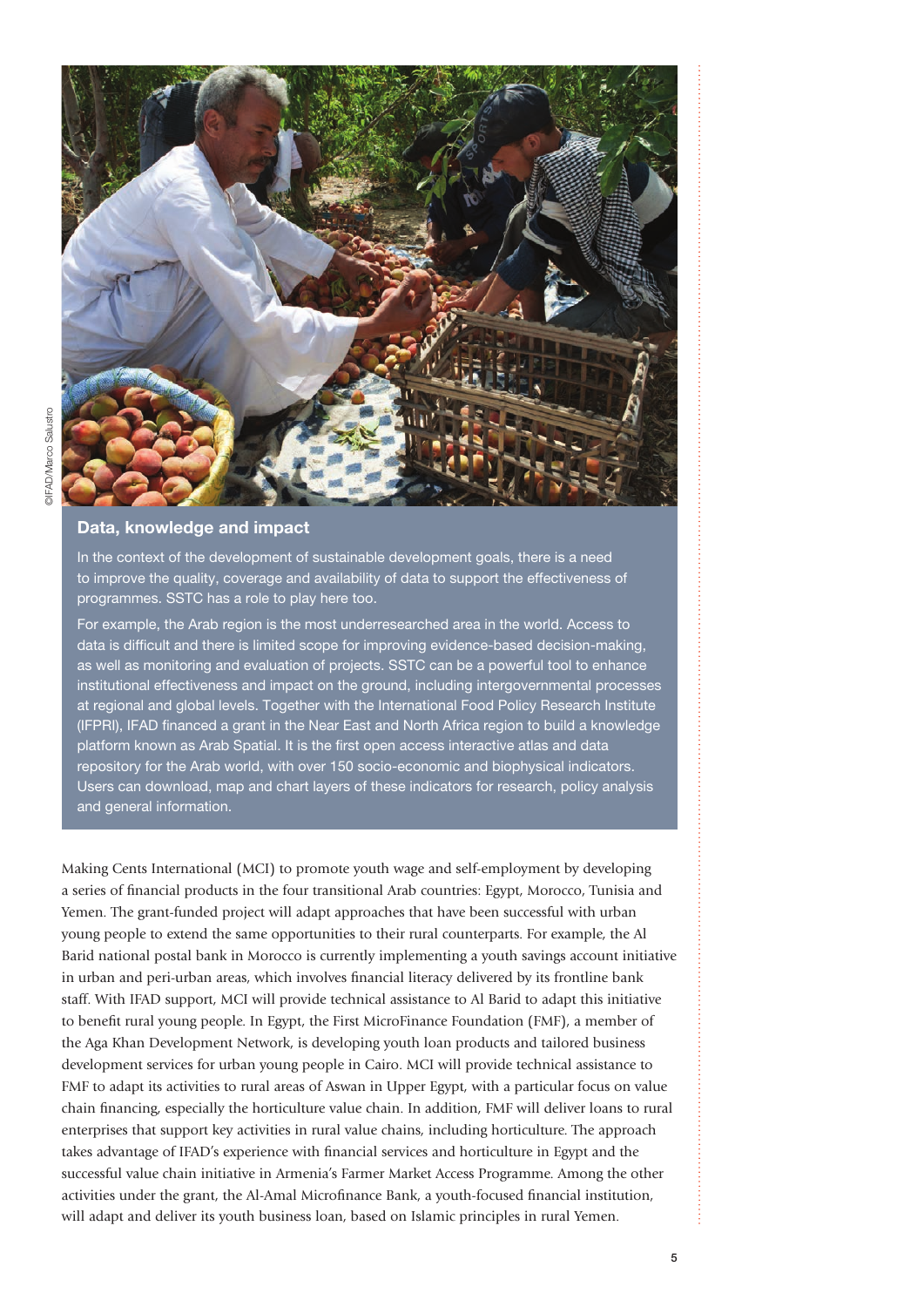#### Evolving partnerships

Indonesia is the largest economy in Southeast Asia and has progressed rapidly over the past decade to become a dynamic, competitive and decentralized electoral democracy with a rapidly growing middle class. However, food insecurity is especially acute among the 172 million people who live in rural and semi-rural areas throughout Indonesia; 60 per cent of the poorest Indonesians live on small farms and 80 per cent of persons in the bottom fifth of income earners reside in rural areas. Despite its importance and potential, the agriculture sector is underperforming – the level of food production is insufficient to meet household basic food security needs.

Indonesia has been at the forefront of SSTC as co-chair of the G20 Task Team on South-South Cooperation. A new IFAD-supported project, the Sustainable Economic Development through South-South and Triangular Cooperation in Indonesia, will build on the progress made in other IFAD projects in such areas as public and private partnerships and enterprise development. It also represents an important milestone in relation to IFAD's future engagement with Indonesia, reflecting a transformation of the relationship from donor-recipient to a development partnership.

#### POLICY DIALOGUE

Dialogue on regional and national policy is a critical aspect of South-South cooperation. These dialogues are effective to disseminate best practices and provide countries with an opportunity to learn from examples of successful agricultural and rural development.

In the Lao People's Democratic Republic, for example, the Agriculture and Rural Development Sector Working Group, co-chaired by IFAD, provides the main forum for policy dialogue between the Government and development partners working in this area. Over the last two decades, the Lao People's Democratic Republic has achieved an average annual economic growth rate of 7 per cent, and the national poverty rate dropped by 40 per cent. These achievements have occurred against a backdrop of challenges, however, including a multi-ethnic population scattered over a vast, often difficult to access terrain. Progress has benefited the population unevenly, and poverty has remained a predominantly rural phenomenon.

IFAD has responded to a request by the Government for help to develop an analytical basis for policy decisions by supporting the establishment of a policy think tank. This is expected to engage key government ministries and private-sector stakeholders in a dialogue and consensus-building exercise to address critical national policy issues. In addition, IFAD has cooperated with the Swiss Agency for Development and Cooperation (SDC) to support the National Assembly in the revision of the national land policy, which is key to ensure adequate access to land for the rural poor. This has included an initiative to make available to the National Assembly a number of best practices on participatory policy development processes developed by the Republic of Korea over the last 40 years. The Republic of Korea was selected as a model for good practice and lessons learned within the region, for its well-established institutional framework for policy formulation, public consultations on proposed policies and experiences as a developed democracy. This can help the Government of the Lao People's Democratic Republic to develop policy processes that better take into account the views of different population groups. IFAD supported a seven-day learning route in the Republic of Korea in October 2014, through which officials from the Lao People's Democratic Republic met with public and private organizations with substantial experience in policy engagement. A follow-up workshop will be held to define the way forward in piloting the learning obtained during the exchange.

#### BRAZIL AND SSTC

Brazil's successes over several decades in implementing pro-poor agricultural development are an important model for programmes that give rural people the tools to escape poverty, within the Latin American region and beyond. Similarities of climate, ecosystems, agricultural practices and culture facilitate the sharing of knowledge and technological cooperation between Brazil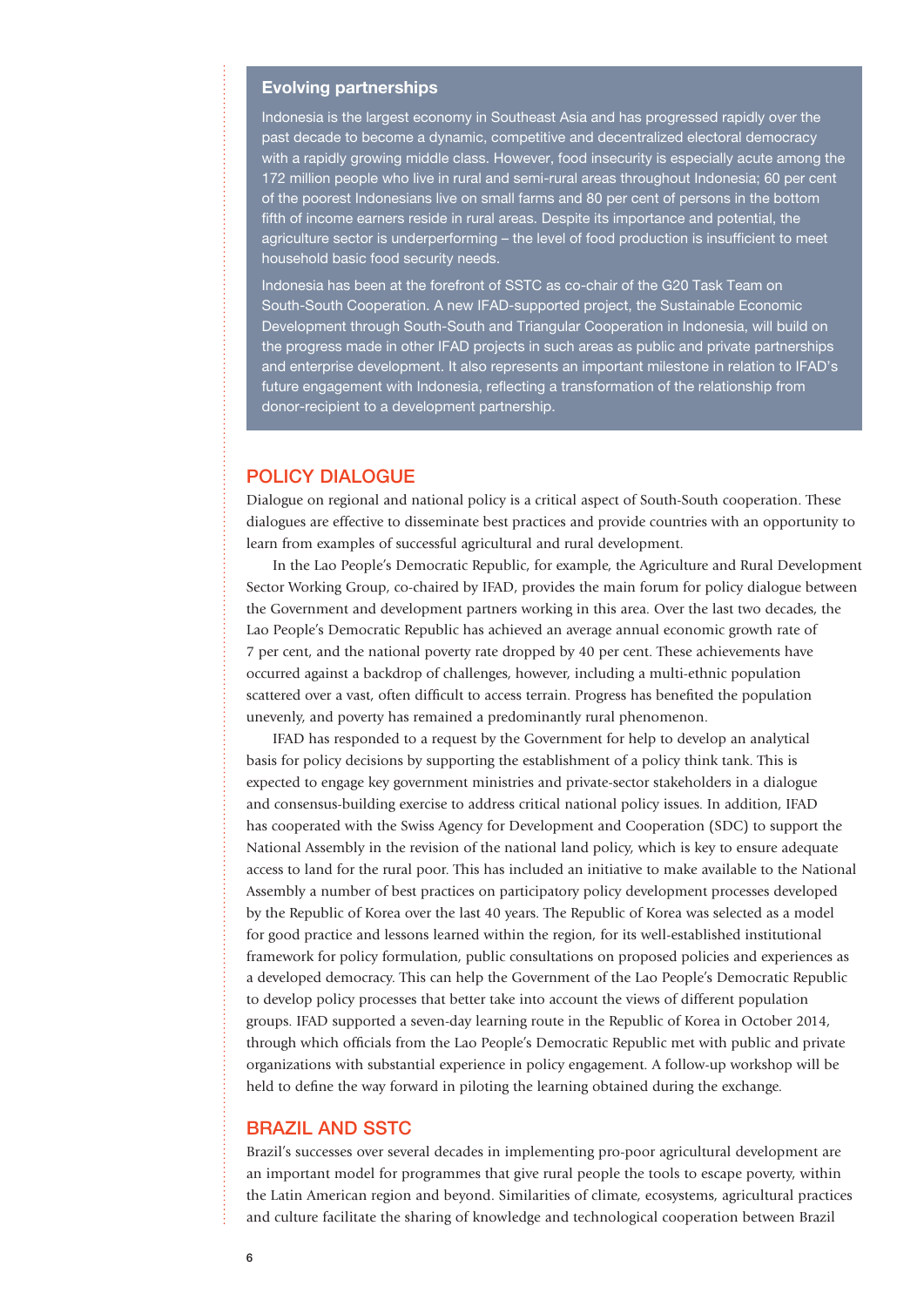

## Supporting family farming in Latin America – REAF

IFAD is also facilitating regional cooperation among developing countries in the Latin America and Caribbean region to promote policy dialogue through South-South cooperation. For more than a decade IFAD has supported MERCOSUR *(Mercado Común del Sur)*, the Common Market of the South, and the Specialized Meeting on Family Farming (REAF). This platform includes high-level government representatives and national farmers' representatives, and is intended to facilitate discussion of public policies concerning family farming at national and regional levels.

REAF emphasizes sustainable development and civil society commitment, focusing on themes such as access to markets, trade development and increased agricultural production. Its participatory approach, bringing together government officials with smallholder farmers and farmers' organizations to discuss pro-poor policies, has made it a model for policy dialogue that can be replicated across the globe. REAF fosters the capacity of social organizations regarding environmental policy, risk management, gender, youth, value chains and technological innovations, allowing these organizations to actively engage in policy discussions. REAF has contributed to the quantum shift in national public policies and investment programmes in support of family farming in the Southern Cone region. In addition, South-South agreements signed during REAF have supported the transfer of agricultural know-how and technology, as well as finance, to allow countries to support smallholder farming.

and other countries of the region. IFAD is supporting Brazil's agricultural research institution, Embrapa, in implementing an "innovation marketplace" (known as The MKTPlace) whose focus is on smallholder farmers. Other partners in this truly multinational and multi-institutional undertaking are the Inter-American Institute for Cooperation on Agriculture (IICA), with support from the Ministry of Science and Technology (Brazil), World Bank, Brazilian Cooperation Agency of the Ministry of Foreign Affairs (ABC/MRE), International Center for Tropical Agriculture (ClAT), UK Department for International Development (DFID), the Inter-American Development Bank (lADB) and the Food and Agriculture Organization of the United Nations (FAO). This initiative is generating concrete and productive partnerships between agricultural research and development organizations in Latin America.